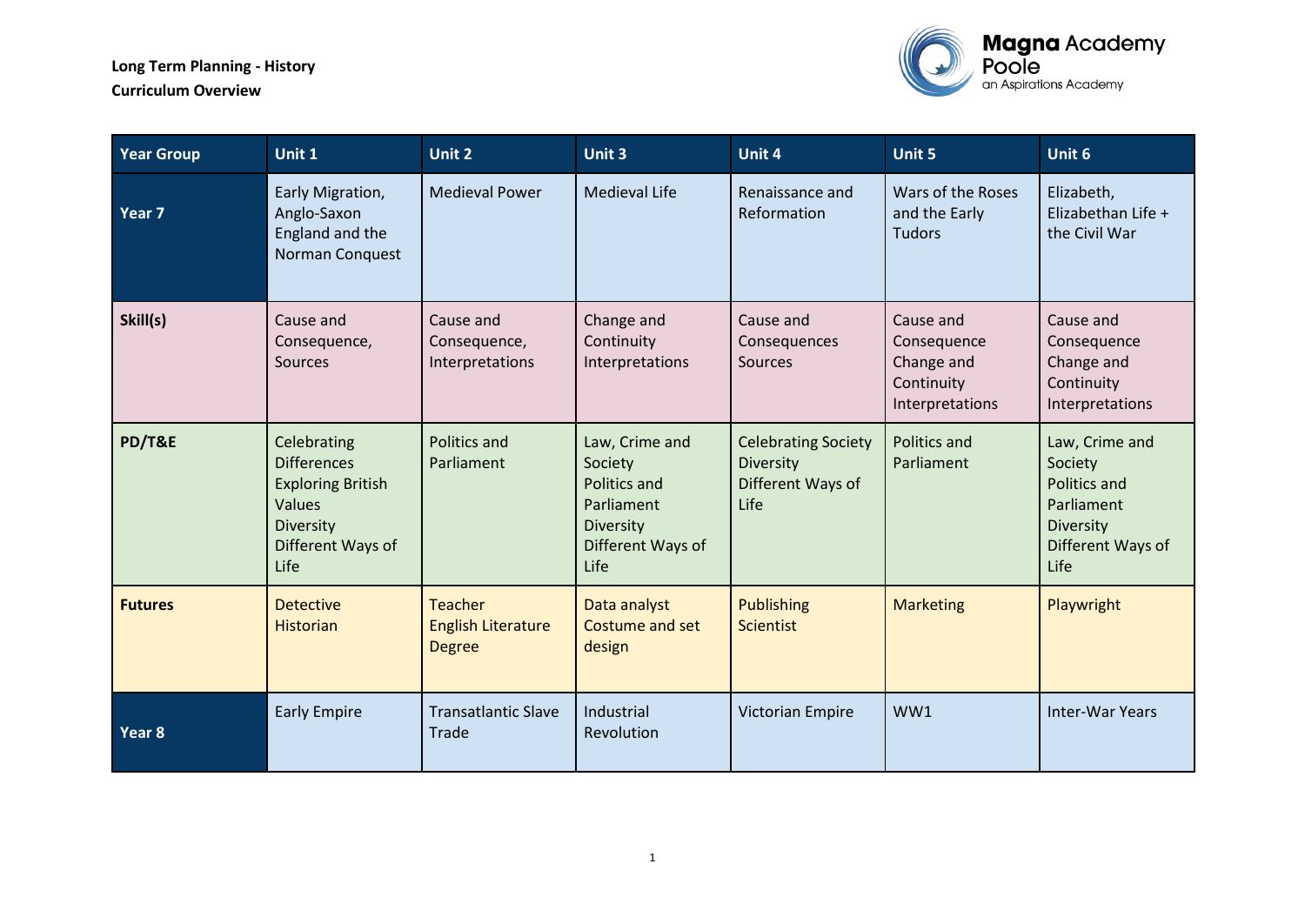

| Skill(s)          | Cause and<br>Consequence<br><b>Sources</b>                                                                                                                                 | Cause and<br>Consequence<br>Sources                                                                                                                          | Change and<br>Continuity<br>Sources<br>Interpretations                 | Cause and<br>Consequence<br>Change and<br>Continuity<br>Interpretations                                                                                      | Cause and<br>Consequences<br>Sources<br>Interpretations                      | Cause and<br>Consequences<br>Change and<br>Continuity<br>Sources                                            |
|-------------------|----------------------------------------------------------------------------------------------------------------------------------------------------------------------------|--------------------------------------------------------------------------------------------------------------------------------------------------------------|------------------------------------------------------------------------|--------------------------------------------------------------------------------------------------------------------------------------------------------------|------------------------------------------------------------------------------|-------------------------------------------------------------------------------------------------------------|
| PD/T&E            | Celebrating<br><b>Differences</b><br><b>Exploring British</b><br><b>Values</b><br><b>Exploring World</b><br><b>Issues</b><br><b>Diversity</b><br>Different Ways of<br>Life | Celebrating<br><b>Differences</b><br><b>Exploring British</b><br>Values<br><b>Exploring World</b><br><b>Issues</b><br>Diversity<br>Different Ways of<br>Life | Politics and<br>Parliament<br>Diversity<br>Different Ways of<br>Life   | Celebrating<br><b>Differences</b><br><b>Exploring British</b><br>Values<br><b>Exploring World</b><br><b>Issues</b><br>Diversity<br>Different Ways of<br>Life | Celebrating<br><b>Differences</b><br><b>Exploring World</b><br><b>Issues</b> | Politics and<br>Parliament<br><b>Exploring British</b><br>Values<br><b>Exploring World</b><br><b>Issues</b> |
| <b>Futures</b>    | Cartographer                                                                                                                                                               | <b>Museum Curator</b><br>Campaigner                                                                                                                          | Engineer<br>Entrepreneur                                               | Chef<br><b>Tour Guide</b>                                                                                                                                    | Poet<br><b>Military</b>                                                      | <b>MP</b>                                                                                                   |
| Year <sub>9</sub> | Holocaust                                                                                                                                                                  | Post-War Britain                                                                                                                                             | Post-War World                                                         | <b>JFK</b>                                                                                                                                                   | Modern World                                                                 | Health and the<br>People                                                                                    |
| Skill(s)          | Cause and<br>Consequence<br><b>Sources</b><br>Interpretations                                                                                                              | Change and<br>Continuity<br>Sources                                                                                                                          | Change and<br>Continuity<br>Cause and<br>Consequence<br><b>Sources</b> | Cause and<br>Consequence<br>Change and<br>Continuity<br>Interpretations                                                                                      | Cause and<br>Consequence<br>Change and<br>Continuity                         | <b>Sources</b><br><b>Historical Concepts</b>                                                                |
| PD/T&E            | Celebrating<br><b>Differences</b>                                                                                                                                          | Celebrating<br><b>Differences</b>                                                                                                                            | <b>Exploring World</b><br><b>Issues</b>                                | <b>Exploring World</b><br><b>Issues</b>                                                                                                                      | <b>Politics and</b><br>Parliament                                            | Physical Health and<br><b>Mental Wellbeing</b>                                                              |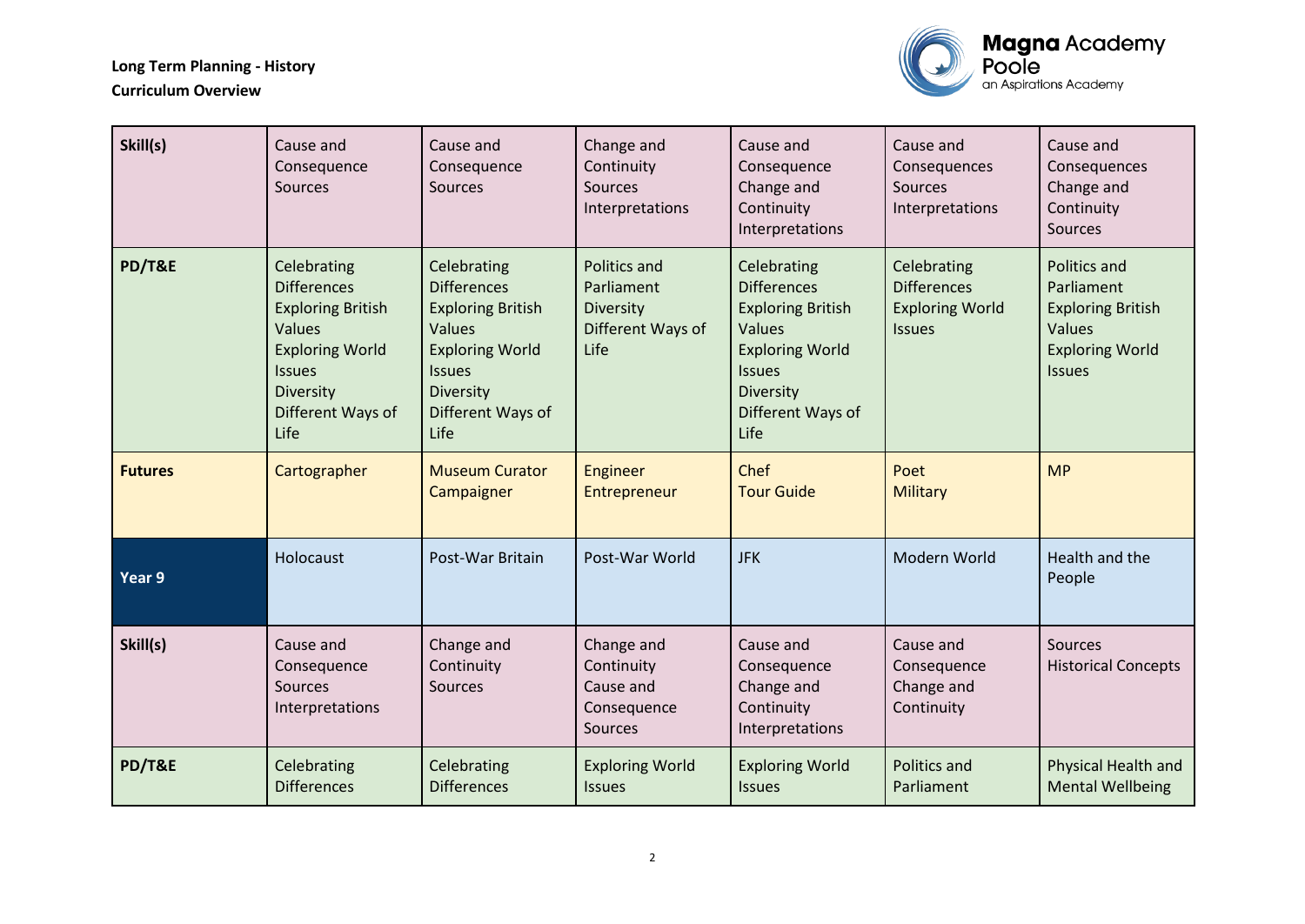

|                  | <b>Exploring British</b><br>Values<br>Combatting<br><b>Extremism and</b><br>Terrorism<br>Diversity<br>Different Ways of<br>Life | <b>Exploring British</b><br>Values<br>Politics and<br>Parliament<br>Law, Crime and<br>Society | Combatting<br>Extremism and<br><b>Terrorism</b>                |                                                                       | Celebrating<br><b>Difference</b><br><b>Exploring World</b><br><b>Issues</b><br>Law, Crime and<br>Society         | <b>Healthy Eating</b>                                                                                            |
|------------------|---------------------------------------------------------------------------------------------------------------------------------|-----------------------------------------------------------------------------------------------|----------------------------------------------------------------|-----------------------------------------------------------------------|------------------------------------------------------------------------------------------------------------------|------------------------------------------------------------------------------------------------------------------|
| <b>Futures</b>   | <b>Historian</b><br>Lawyer                                                                                                      | Journalist<br><b>NHS</b>                                                                      | <b>Aid Worker</b><br><b>Politics Degree</b>                    | <b>Foreign Policy</b><br>Minister<br><b>Civil Servant</b>             | <b>News Reporter</b><br>Environmental<br>Consultant                                                              | <b>Chemist</b>                                                                                                   |
| Year 10 (2021-2) | Health and the<br>People                                                                                                        | Germany                                                                                       | Germany                                                        | Germany                                                               | Korea                                                                                                            | Vietnam                                                                                                          |
| Skill(s)         | <b>Sources</b><br><b>Historical Concepts</b>                                                                                    | Interpretations<br><b>Historical Concepts</b>                                                 | Interpretations<br><b>Historical Concepts</b>                  | Interpretations<br><b>Historical Concepts</b>                         | Sources<br><b>Historical Concepts</b>                                                                            | Sources<br><b>Historical Concepts</b>                                                                            |
| PD/T&E           | Physical Health and<br><b>Mental Wellbeing</b><br><b>Healthy Eating</b>                                                         | Celebrating<br><b>Difference</b><br><b>Politics and</b><br>Parliament                         | Celebrating<br><b>Difference</b><br>Politics and<br>Parliament | Celebrating<br><b>Difference</b><br><b>Politics and</b><br>Parliament | <b>Politics and</b><br>Parliament<br>Celebrating<br><b>Difference</b><br><b>Exploring World</b><br><b>Issues</b> | <b>Politics and</b><br>Parliament<br>Celebrating<br><b>Difference</b><br><b>Exploring World</b><br><b>Issues</b> |
| <b>Futures</b>   | <b>NHS</b>                                                                                                                      | Politician                                                                                    | Lawyer                                                         | Economist                                                             | <b>Armed Forces</b>                                                                                              | Engineer                                                                                                         |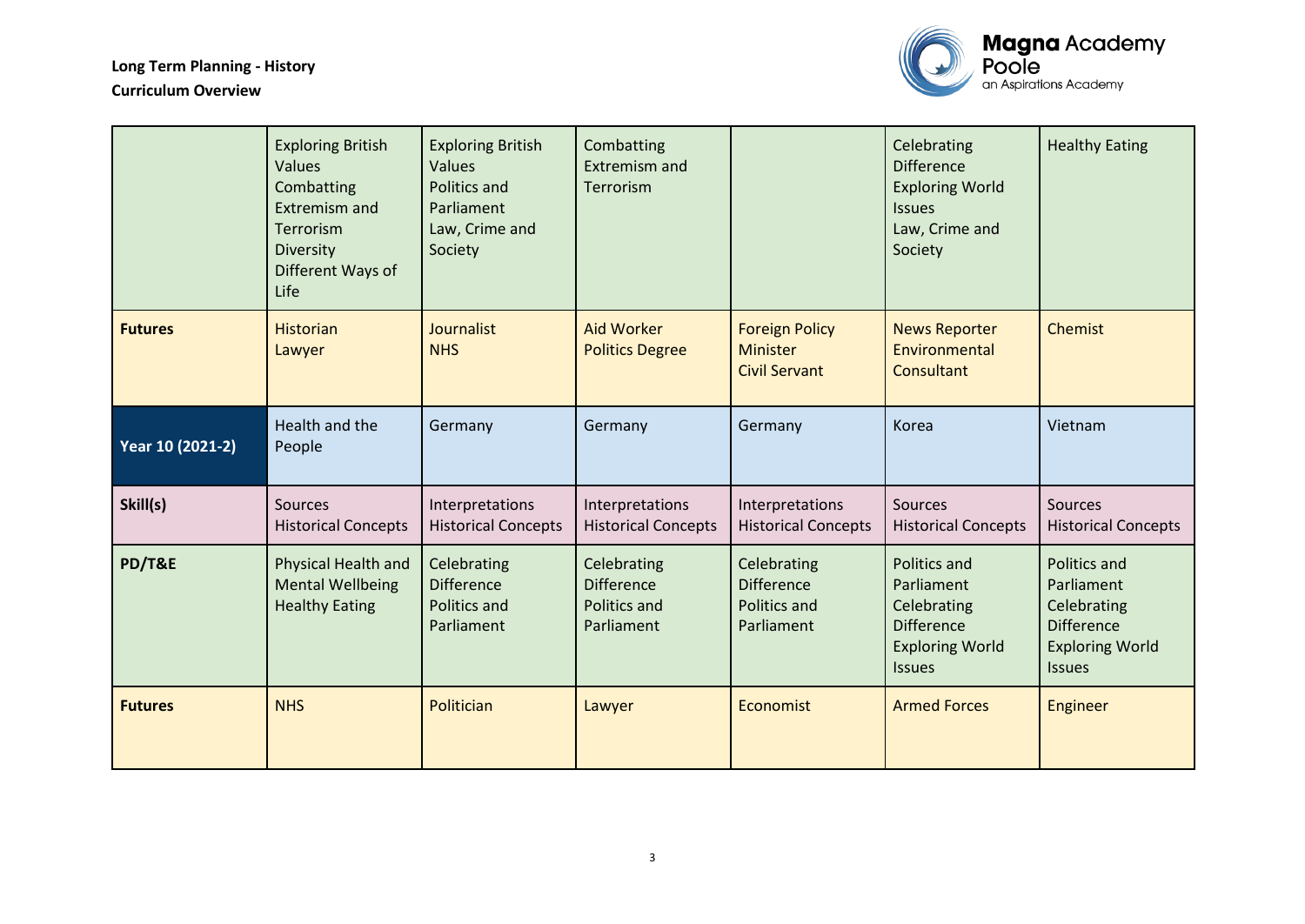

| Year 11<br>$(2021-2)$ | Vietnam                                                                                                    | Vietnam + Mocks                                                                                                  | Vietnam + Elizabeth                                                                                                                      | Elizabeth                                                                                    | Revision                                                                   |                                                                          |
|-----------------------|------------------------------------------------------------------------------------------------------------|------------------------------------------------------------------------------------------------------------------|------------------------------------------------------------------------------------------------------------------------------------------|----------------------------------------------------------------------------------------------|----------------------------------------------------------------------------|--------------------------------------------------------------------------|
| Skill(s)              | <b>Sources</b><br><b>Historical Concepts</b>                                                               | Sources<br><b>Historical Concepts</b>                                                                            | Sources<br>Interpretations<br><b>Historical Concepts</b>                                                                                 | Interpretations<br><b>Historical Concepts</b>                                                |                                                                            |                                                                          |
| PD/T&E                | Politics and<br>Parliament<br>Celebrating<br><b>Difference</b><br><b>Exploring World</b><br><b>Issues</b>  | <b>Politics and</b><br>Parliament<br>Celebrating<br><b>Difference</b><br><b>Exploring World</b><br><b>Issues</b> | <b>Politics and</b><br>Parliament<br>Celebrating<br><b>Difference</b><br><b>Exploring World</b><br><b>Issues</b>                         | <b>Politics and</b><br>Parliament                                                            |                                                                            |                                                                          |
| <b>Futures</b>        | Journalist                                                                                                 | <b>Civil Servant</b>                                                                                             | Historian                                                                                                                                | Economist                                                                                    |                                                                            |                                                                          |
| Year 12               | <b>Britain 1906-57</b><br>Britain 1906-29<br>Reconstruction and<br><b>Gilded Age Politics -</b><br>1865-90 | Britain 1906-14<br>Britain 1906-29<br>Society and<br>Economy - 1865-90                                           | <b>Britain 1906-14</b><br>Britain 1906-29<br><b>Foreign Policy</b><br>1865-1890 and the<br>Emergence of<br>Populism and<br>Progressivism | <b>Britain 1906-14</b><br>Britain 1906-29<br>Progressivism and<br>its Impact - 1890-<br>1920 | <b>Britain 1906-57</b><br>Britain 1906-29<br>Foreign Policy -<br>1890-1920 | <b>Britain 1906-14</b><br>Britain 1906-29<br><b>NEA</b><br>Impact of WW1 |
| Skill(s)              | Sources<br>Interpretations<br><b>Historical Concepts</b>                                                   | <b>Sources</b><br>Interpretations<br><b>Historical Concepts</b>                                                  | Sources<br>Interpretations<br><b>Historical Concepts</b>                                                                                 | Sources<br>Interpretations<br><b>Historical Concepts</b>                                     | <b>Sources</b><br>Interpretations<br><b>Historical Concepts</b>            | Sources<br>Interpretations<br><b>Historical Concepts</b>                 |